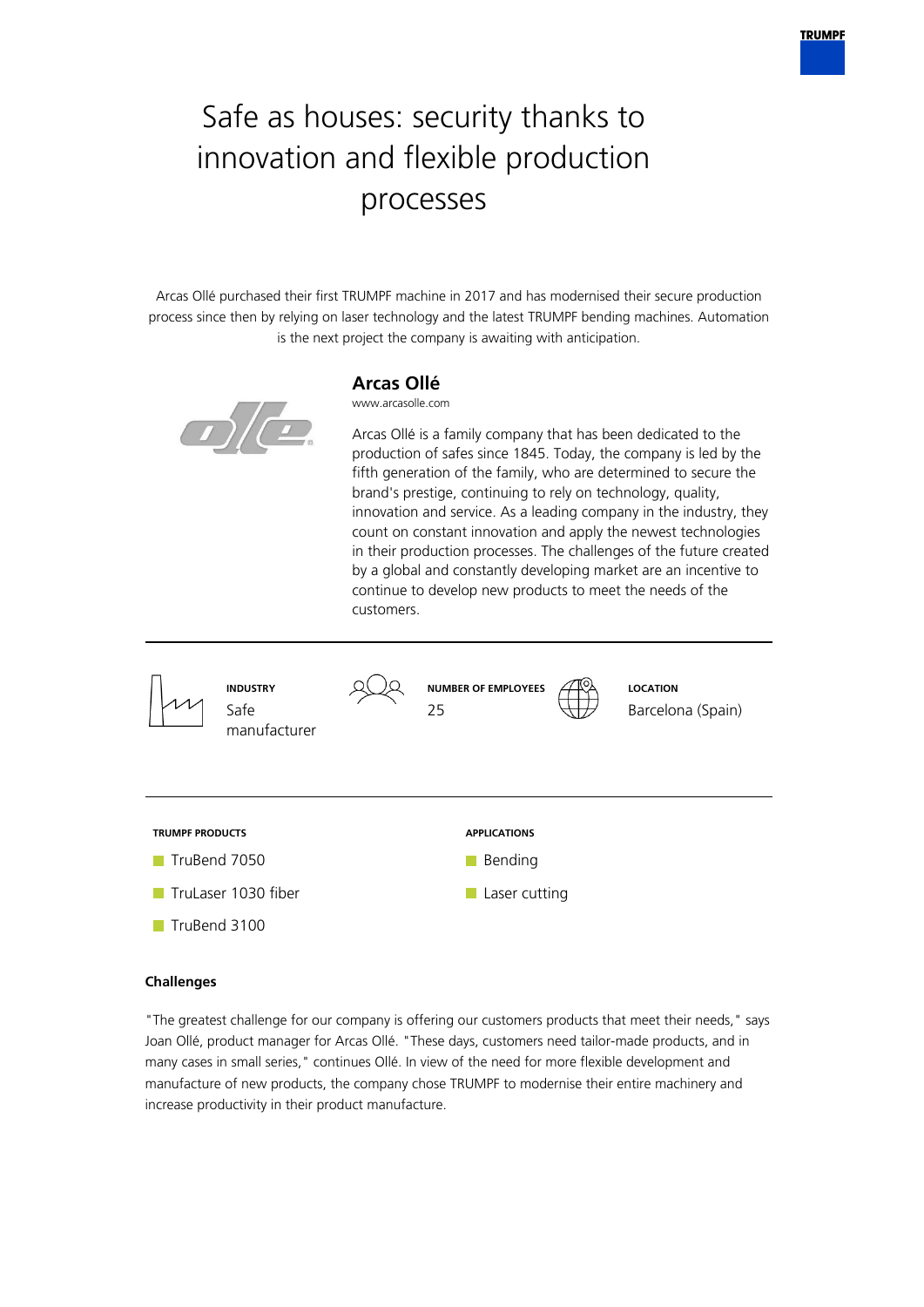

"We chose TRUMPF when we modernised our machinery because the company has a perfectly coordinated planning system, from the design of the part to development and nesting to final processing of the part."

**JOAN OLLÉ** PRODUCT MANAGER FOR ARCAS OLLÉ



#### **Solutions**

The Arcas Ollé team trust in the high reliability of TRUMPF's processes as this gives them comprehensive control over the planning system: from the design of the part to development, nesting and ultimately final processing of the part. "The great advantage for us in the Department for Research, Development and Innovation is that we know that when we have the finished product in our hands, our ideas will have been incorporated in the design exactly as we conceived it," says Xavier Ollé, Department for Research, Development and Innovation at Arcas Ollé.

#### **Implementation**

Arcas Ollé has gained flexibility and safety in their production processes by modernising their machinery. The bending machine TruBend 7050 makes it possible for its operators to quickly and intuitively bend parts as it guides the individual steps at all times. This means that the operators only have to set the parts. Furthermore, the laser cutting machine offers a high degree of reliability in their production processes and makes it possible for them to more than satisfy their customers' increasingly stringent quality requirements.







## **Forecast**

One of the company's most anticipated projects in the near future is the automation of their new TRUMPF machinery. One of the main reasons for this step is to increase performance and productivity in